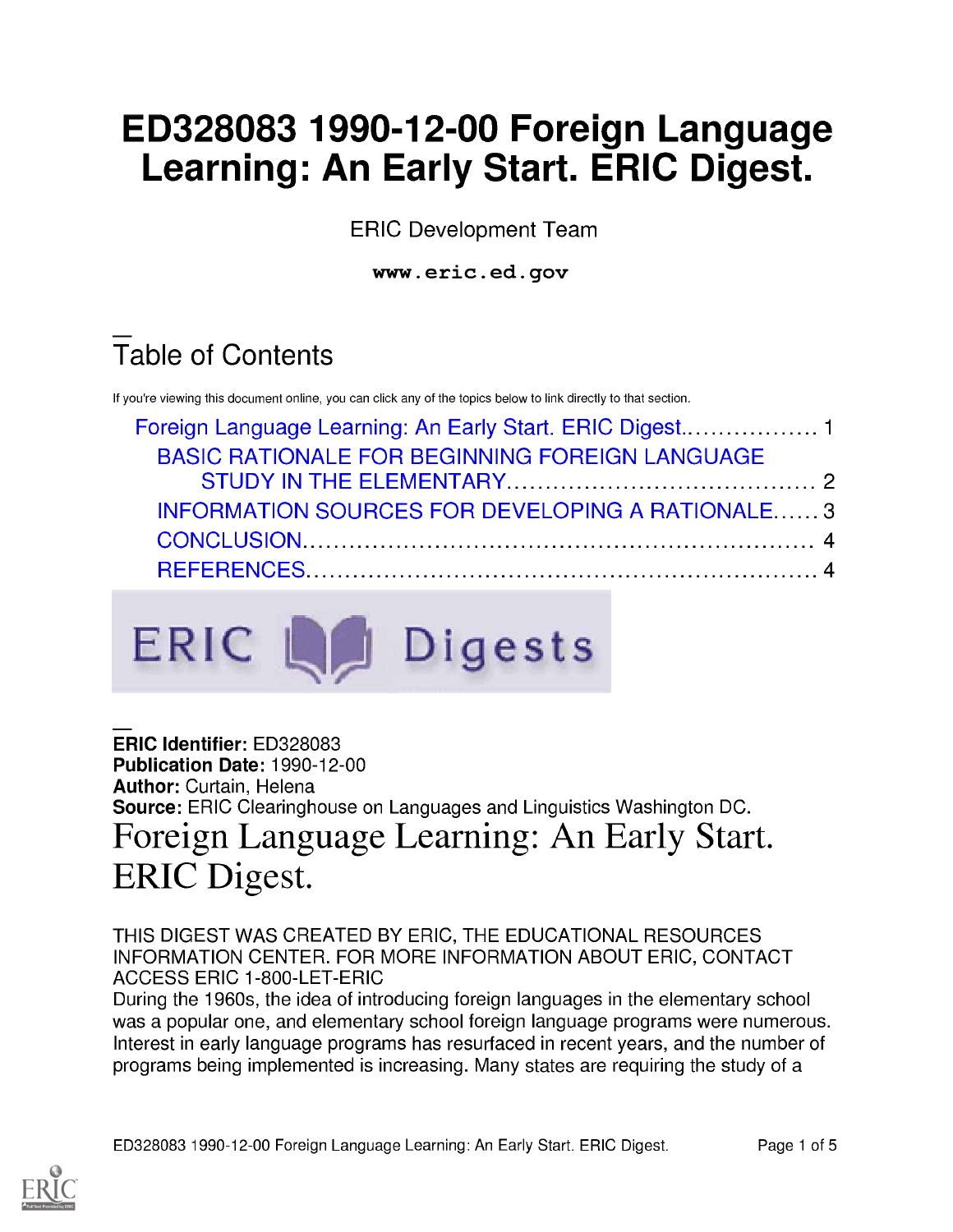foreign language at the elementary level. Louisiana, for example, has mandated that foreign language study begin in grade 4.

For a local school or community seeking to implement elementary school language programs, it is important that a rationale--reasons why the program should be incorporated into the curriculum--be developed to meet the needs and priorities of the particular area or institution the program(s) will serve. "School boards and parents organizations need reasons and evidence before making a commitment of time and resources to a new program" (Curtain, & Pesola, 1988, p. 1). A rationale should address benefits of language learning, the choice of languages to be taught, and the type of instruction to be used. A convincing rationale will help secure a place for foreign language education in the elementary school.

(For more information on elementary foreign language programs, see the ERIC Digest, Elementary School Foreign Language Programs, prepared by Jane Reeves, 1989.)

### BASIC RATIONALE FOR BEGINNING FOREIGN LANGUAGE STUDY IN THE ELEMENTARY

SCHOOLA general rationale for teaching foreign languages in the elementary school includes the following:

Longer sequence of instruction/Achievement of proficiency. Studies show that there is a direct correlation between the amount of time devoted to language study and the language proficiency that the students attain (Curtain & Pesola, 1988). It can be argued, therefore, that children who begin foreign language study in elementary school, and who continue such study for a number of years, have a better chance of developing a high level of foreign language proficiency than do students whose foreign language instruction begins in the post elementary school years. Because the level of proficiency plays a role in the achievement of positive benefits from knowledge of a foreign language, the economic, political, social, and intellectual benefits of foreign language proficiency are gained, in most cases, when students achieve advanced levels of language skill and cultural understanding.

Development of a global attitude. During their elementary school years, children are open to ideas of global understanding. Study of a foreign language and culture can serve as an important vehicle by which to expand their intercultural views. According to many child psychologists, children reach an important developmental stage at the age of ten (Lambert, & Klineberg, 1967). "Children are in the process of moving from egocentricity to reciprocity, and information introduced before the age of ten is eagerly received" (Curtain, & Pesola, 1988, p. 4). With this expansion, children will have the freedom to explore the wealth of values and perceptions of the world; they will not be restricted to any one narrow view of life or one limited set of options (Carpenter &

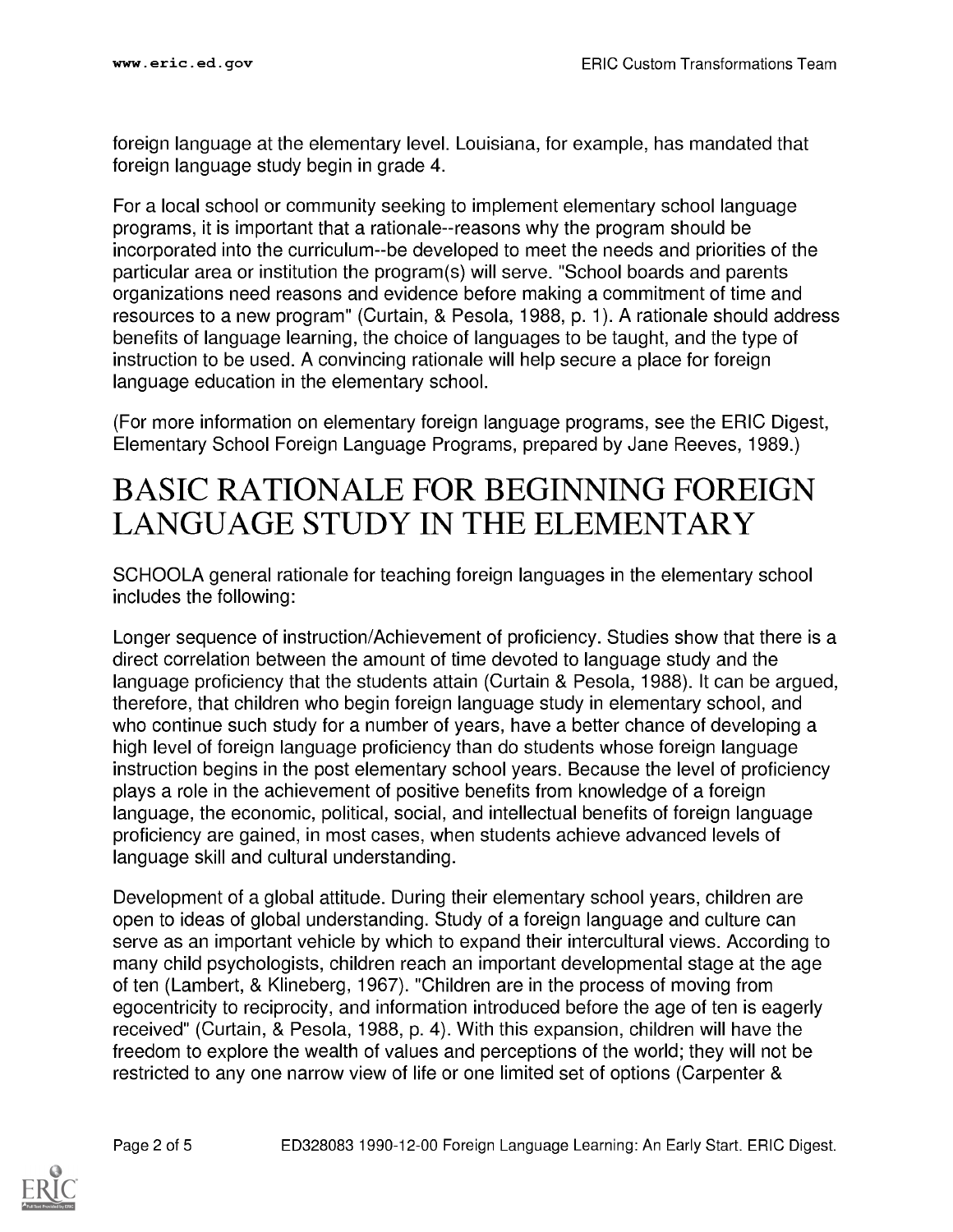#### Torney, 1973).

Enhancement of cognitive skills. Foreign language learning enhances cognitive development and basic skills performance in elementary school children. In her article in FLESNEWS (Spring, 1989), Marianne Fuchsen wrote that "Foreign language study necessitates the acquisition of new learning strategies because it is foreign; basic to preparation for a changing world is the development of abilities to meet new challenges" (p.6). This idea that exposure to "foreignness" can lead to cognitive change was well known to Piaget; he believed that cognitive development takes place when a child is faced with an idea or experience that does not fit into his or her realm of understanding. The cognitive conflict becomes the catalyst for new thinking. Thus, foreign language study becomes the catalyst for cognitive and psychological development in young children because of the "conflict" that such study presents.

Children who are adequately exposed to two languages at an early age experience gains: they are more flexible and creative, and they reach high levels of cognitive development at an earlier age than their monolingual peers (Hamayan, 1986).

Enhancement of communication skills. The study of foreign languages has also been shown to have positive effects on memory and listening skills. While children are developing the ability to communicate in a different language system, they also learn to see language as a phenomenon in itself. Children become aware that language and its objects are independent of one another, and that there are many ways in which to refer to one object. This may also be the reason why language learning skills transfer from one language learning experience to another. Knowledge of one foreign language facilitates the study of a second foreign language (Curtain & Pesola, 1988).

Personal Benefits. Many personal benefits can be gained from the study of foreign languages; individuals who study foreign languages and cultures help themselves toward international and intercultural communication. They expose themselves to a global perspective, and enhance their career potential in the ever growing arena of international trade and cross-cultural professional exchange. (For more information on the personal benefits gained through foreign language study, see the ERIC Digest entitled Personal Benefits of Foreign Language Study, by H. Jarold Weatherford, 1986.)

## INFORMATION SOURCES FOR DEVELOPING A RATIONALE

Research reports and studies can provide useful information on developing a foreign language program rationale. Strength through Wisdom, the President's Commission report on foreign language and international studies, provides a series of studies that highlight the need for providing students with opportunities for studying foreign languages. Paul Simon's book, The Tongue-Tied American: Confronting the Foreign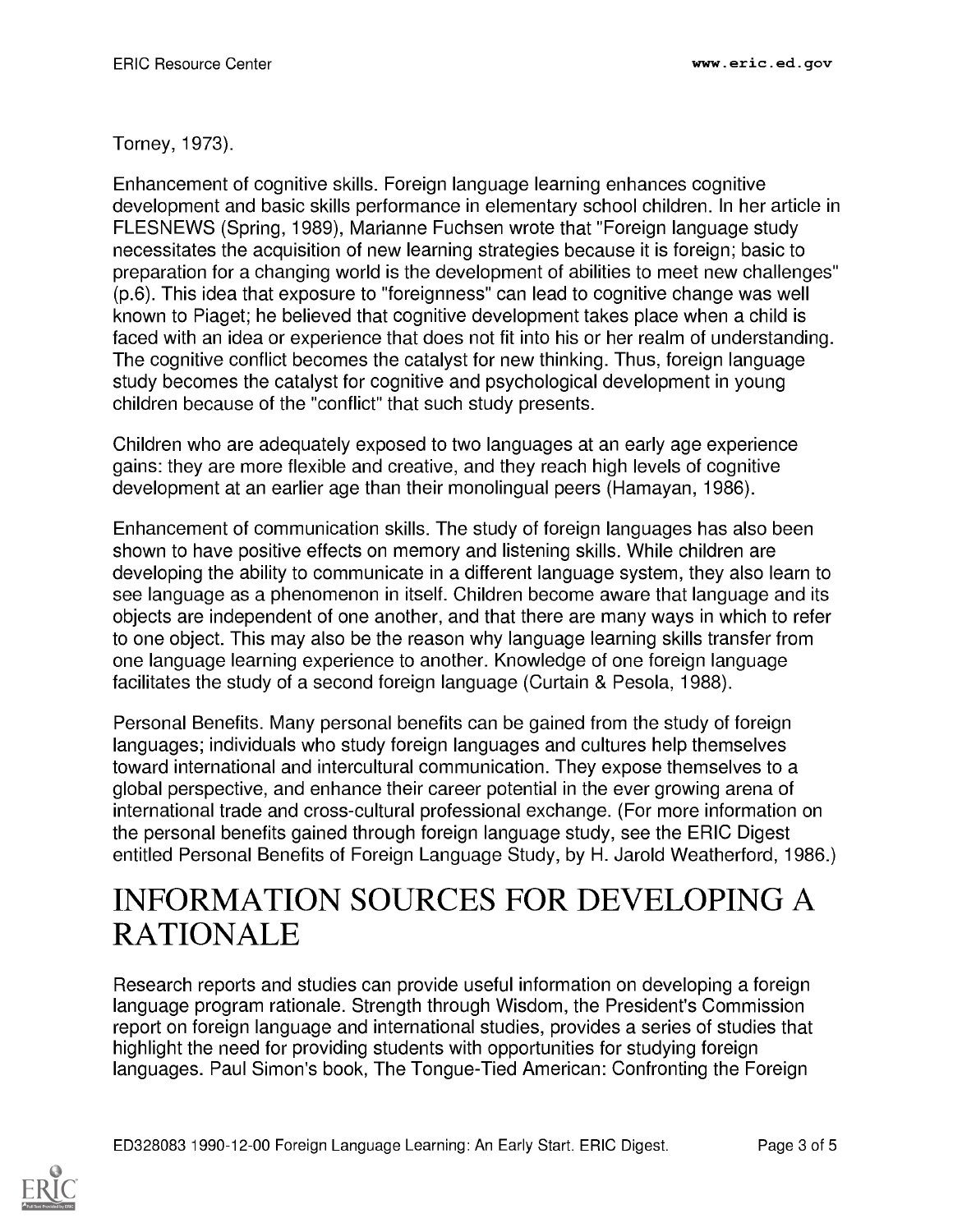Language Crisis (1987), is a very useful source for constructing a rationale for foreign language learning. The National Commission on Excellence in Education (1983) states that "achieving proficiency in a foreign language takes from four to six years" and suggests that such study should begin in the elementary school (Curtain, & Pesola, 1988, p.3).

State curriculum guides can also provide helpful information on developing a rationale. In Wisconsin's A Guide to Curriculum Planning in Foreign Language, for example, a number of long and short-term benefits of studying foreign languages are listed, including facilitating the learning of additional foreign languages, improving knowledge of geography, and achieving higher SAT and ACT scores, especially in verbal areas.

School curriculum guides are particularly important sources of a rationale for foreign language study at both the elementary and secondary level. "The local curriculum and philosophy provide the best information about the values and priorities of the school and community in which the language program will take place" (Curtain, & Pesola, 1988, p.7).

# **CONCLUSION**

If education is a means by which to prepare children for the complicated world that they inhabit, to give them tools with which to understand new challenges, then the educational system should offer an expansive curriculum as early as possible. Research has shown that through foreign language study, elementary school children receive the opportunity to expand their thinking, to acquire global awareness, to extend their understanding of language as a phenomenon, and to reach an advanced proficiency level in that foreign language. Parents, educators, and policymakers should find these reasons more than enough to prove the benefits of beginning foreign language study in the elementary school.

## REFERENCES

Carpenter & Torney, J. (1973). Beyond the melting pot. In P. N. Markum & J. L. Land (Eds.) "Children and intercultural education" (pp.14-24). Washington, DC: Association for Childhood Education International.

Curtain, H. A. & Pesola, C. A. (1988) "Languages and children--Making the match." Reading, MA: Addison-Wesley Publishing Company.

Fuchsen, M. (Spring, 1989). Starting language early: A rationale. "FLESNEWS, 2" (3), 1, 6-7.

Lambert, W. E. & Klineberg, 0. (1967). "Children's views of foreign people." New York: Appleton-Century-Crofts.

President's Commission on Foreign Language and International Studies. (1979). "Strength through wisdom: A critique of U.S. capability." Washington, DC: United States